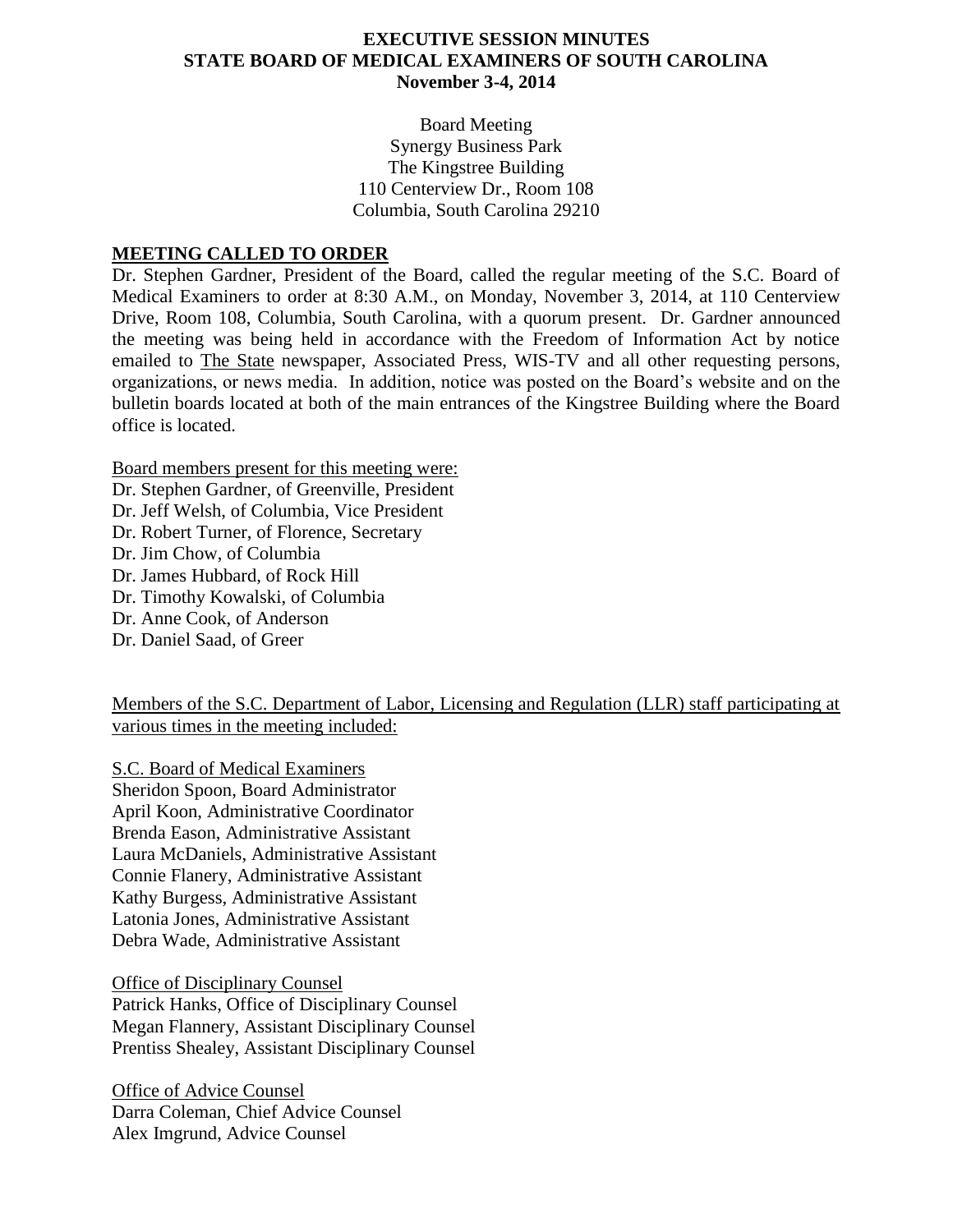# **REVIEW/APPROVAL OF AGENDA**

A motion was made by Dr. Welsh to amend the published agenda to include discussion from the South Carolina Medical Association concerning their CME offerings available for controlled substance prescription writing. Motion was seconded by Dr. Turner. All in favor.

### **REVIEW/APPROVAL OF MINUTES FROM AUGUST 4 -6, 2014 BOARD MEETING**

\_\_\_\_\_\_\_\_\_\_\_\_\_\_\_\_\_\_\_\_\_\_\_\_\_\_\_\_\_\_\_\_\_\_\_\_\_\_\_\_\_\_\_\_\_\_\_\_\_\_\_\_\_\_\_\_\_\_\_\_\_\_\_\_\_\_\_\_\_\_\_\_\_

After considering recommendations, additions, deletions and corrections, a motion was made to approve the August 4 -6, 2014 minutes by Dr. Hubbard and seconded by Dr. Welsh. The motion and the minutes were unanimously passed.

# **SOUTH CAROLINA MEDICAL ASSOCIATION PRESENTATION ON CME COURSES OFFERED ON CONTROLLED SUBSTANCE PRESCRIPTION WRITING**

Todd Atwater, CEO of SCMA, along with Sharon Kelly, Director of Education and JC Nicholson, General Counsel appeared before the Medical Board to discuss their program on offering two hours of CME on controlled substance prescription writing as an online course. They noted that their services would be available online and would be free to all physicians in the state.

Dr. Kowalski made a motion to approve the SCMA to develop CME through AMA and AOA for controlled substances prescribing course. Motion was seconded by Dr. Turner. All in favor

Motion carries

# **HOSPICE PHYSICIAN PRESENTATION FOR ADVISORY OPINION**

Dr. Jeff Seymore from Hospice and Community Care in Rock Hill along with Annette Kyzer, Director of The Carolina Center for Hospice and End of Life Care, spoke to the Board with concerns about the previously approved motion from the Board that hospice physicians are able to write controlled substances for individuals that they had not seen in certain relatively emergent situations provided they were certified by the American Academy of Hospice and Palliative Medicine. They expressed concern for the motion and felt it would be restrictive to the hospice physicians. After a lengthy discussion, the Board referred this question to the Healthcare Collaborative Committee for a Joint Advisory Opinion from all Boards involved.

### **FINAL ORDER HEARINGS**

**A motion was made and passed for the Board to go into Executive Session to conduct Final Order Hearings.** Each hearing was held in Executive Session and the Board's Final Order is on file at the Board Office. After testimony for each case, the Board entered a private deliberative session. No votes were made or actions taken while the Board was in Executive Session. **A motion was made and passed to return to Public Session and the Board voted on the following sanctions after each Final Order Hearing:**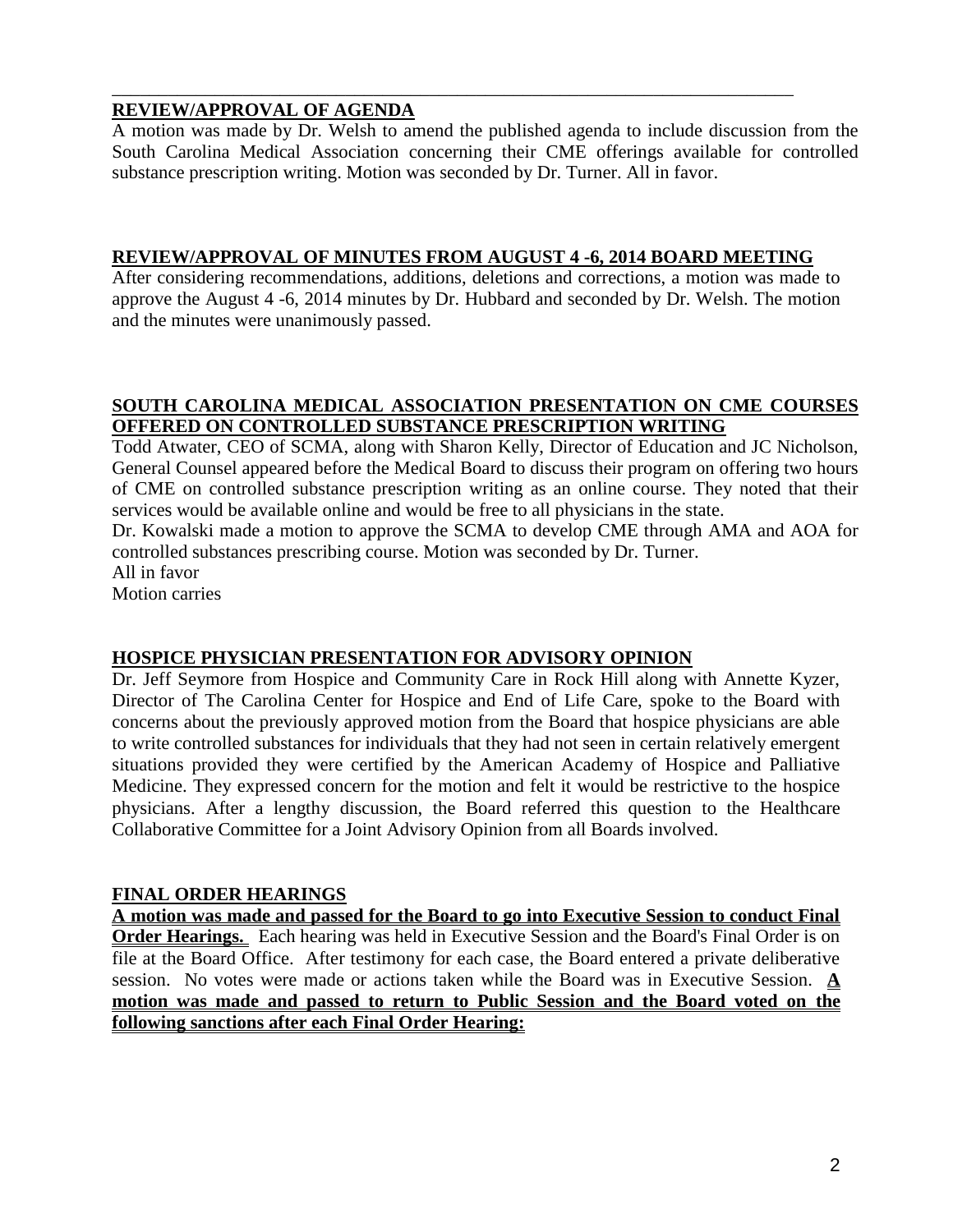### \_\_\_\_\_\_\_\_\_\_\_\_\_\_\_\_\_\_\_\_\_\_\_\_\_\_\_\_\_\_\_\_\_\_\_\_\_\_\_\_\_\_\_\_\_\_\_\_\_\_\_\_\_\_\_\_\_\_\_\_\_\_\_\_\_\_\_\_\_\_\_\_\_ **2013-271 Final Order Hearing**

Dr. Kowalski made a motion as follows:

- Private Reprimand
- No fine or suspension
- $\bullet$  Investigative cost of \$200.00

Motion seconded by Dr. Hubbard All in favor Motion carries

# **2013-33 Final Order Hearing**

Dr. Turner made a motion as follows:

- Private Reprimand
- Pay cost of \$350.00
- Continued work site restriction
- Limit work hours as under the current agreement
- Continued RPP enrollment
- Continue to prescribe according to state law

Motion seconded by Dr. Welsh All in favor Motion carries

# **2014-14 Final Order Hearing**

Dr. Turner made a motion as follows:

- Indefinite suspension
- Maintain enrollment in RPP to include all their recommendations
- After one year of successful compliance in RPP, respondent may request for reinstatement of license
- Pay cost of \$100.00

Motion seconded by Dr. Kowalski All in favor Motion carries

A motion was made by Dr. Cook to make this a Private Agreement. Motion seconded by Dr. Welsh. All in favor Motion carries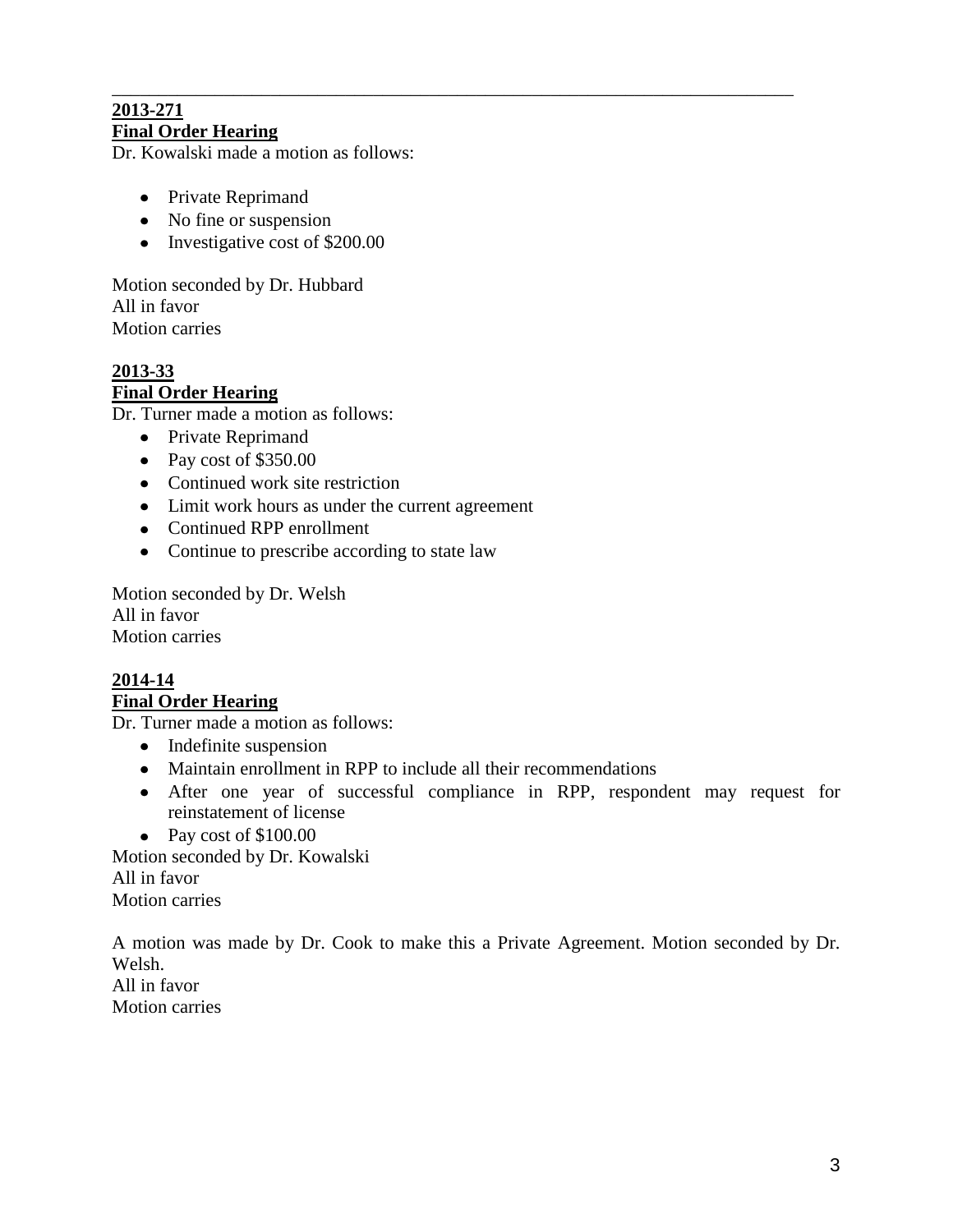### **TELEMEDICINE DISCUSSION REQUEST FOR CARENA TO OFFER TELEMEDICINE SERVICES TO BOEING EMPLOYEES**

\_\_\_\_\_\_\_\_\_\_\_\_\_\_\_\_\_\_\_\_\_\_\_\_\_\_\_\_\_\_\_\_\_\_\_\_\_\_\_\_\_\_\_\_\_\_\_\_\_\_\_\_\_\_\_\_\_\_\_\_\_\_\_\_\_\_\_\_\_\_\_\_\_

Dr. Robert Bernstein, Medical Director for clinical quality and Matthew Thorne, Chief Operative Officer with Carena in Seattle along with Vicki Duckworth, a Boeing representative came to present Carena's telemedicine model to the Board for approval.

After a lengthy discussion, Dr. Cook made a motion to await further information and protocols from Carena on authenticating the patient, medical home, substantial enough diagnosis and audio/ video. If they are forthcoming, then the executive committee of the Board can approve them to function in SC. The motion was seconded by Dr. Hubbard. All in favor Motion carries

Brian Amick, SC Department of Health and Human Services spoke on telemedicine and Medicaid. He asked the Board to continue requiring potential vendors to appear before the Board for approval on individual basis until such time as a full policy is developed. Dr. Saad made a motion the Board of Medical Examiners continue to address the telemedicine medical practice programs and vendors on an individual basis for approval. Dr. Hubbard seconded the motion. All in favor

Motion carries

# **2010-307 Final Order Hearing**

Dr. Turner made a motion as follows:

- Private Reprimand
- Pay cost of \$240.00

Motion seconded by Dr. Kowalski All in favor Motion carries

**2012-200 Final Order Hearing**

Dr. Turner made a motion as follows:

- Private Reprimand
- Cost of \$70.00

Motion seconded by Dr. Cook All in favor Motion carries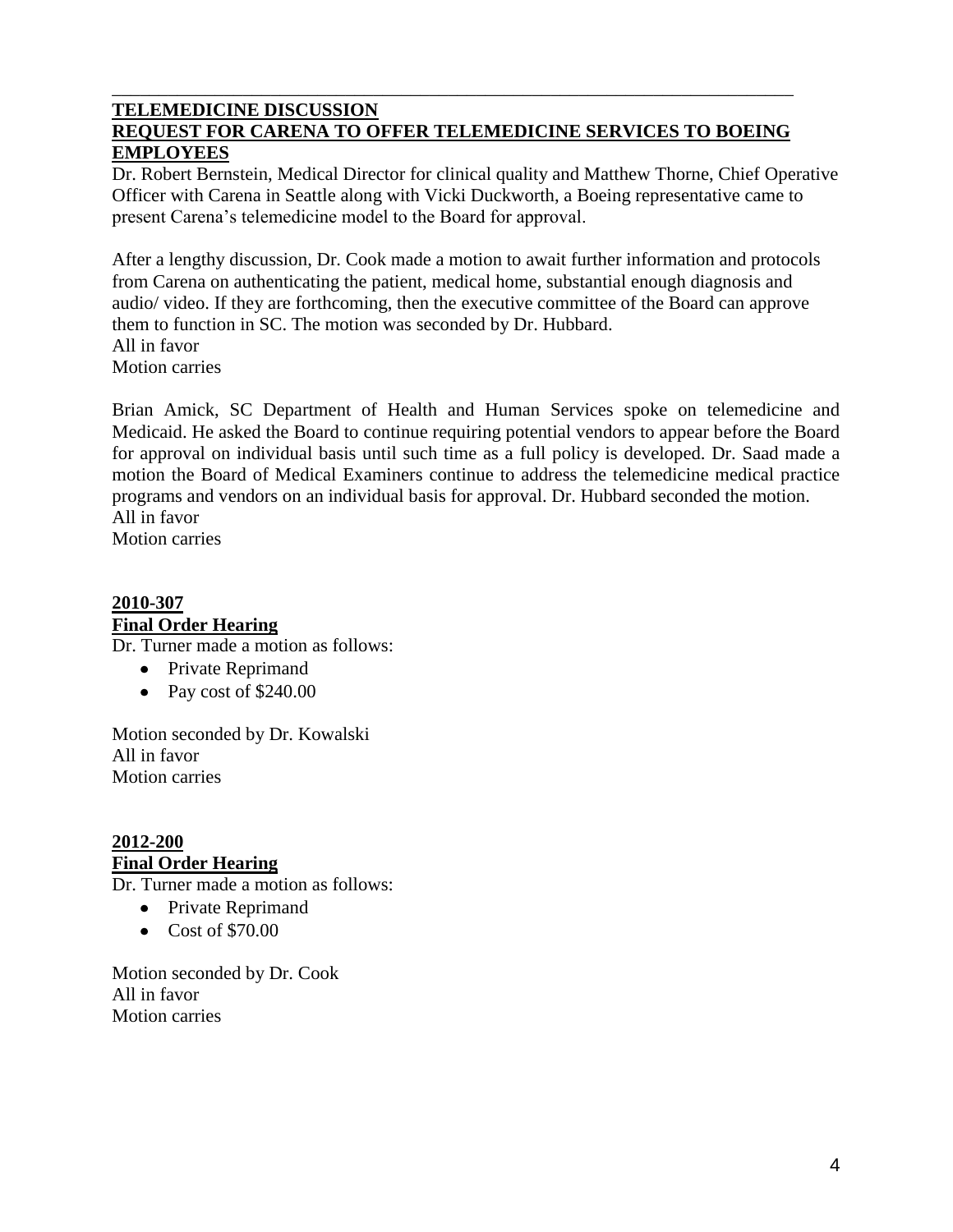### **Richard Kellett, MD 2013-201 Request to be released from RPP / Final Order Hearing**

Dr. Turner made a motion as follows:

- Public Reprimand
- Controlled II substances reinstated
- Restrictions from section 2D of the Final Order is lifted
- Must reappear before the Board if requesting release from RPP in the future

\_\_\_\_\_\_\_\_\_\_\_\_\_\_\_\_\_\_\_\_\_\_\_\_\_\_\_\_\_\_\_\_\_\_\_\_\_\_\_\_\_\_\_\_\_\_\_\_\_\_\_\_\_\_\_\_\_\_\_\_\_\_\_\_\_\_\_\_\_\_\_\_\_

- Approve respondents ability to give injections at site and setting specified by the Board which will include written protocols for sterility, technique and delegation of medical task as based on SC law
- Pay cost of  $$220.00$

Motion seconded by Dr. Cook Dr. Chow dissented Motion carries

# **2013-335 Final Order Hearing**

Dr. Turner made a motion as follows:

- Private Reprimand
- Fine of \$500.00
- $\bullet$  Cost of \$300

Motion seconded by Dr. Chow All in favor Motion carries

# **Request to waive penalty**

A motion was made by Dr. Kowalski to allow licensee one year to pay fine. Dr. Turner seconded the motion. All in favor Motion carries

### **Robert Lutz, MD 2013-74 Final Order Hearing**

Dr. Turner made a motion as follows:

Withdrew Memorandum of Agreement

• Proceed with Agreement to relinquish license to practice medicine in South Carolina Motion seconded by Dr. Hubbard All in favor

Motion carries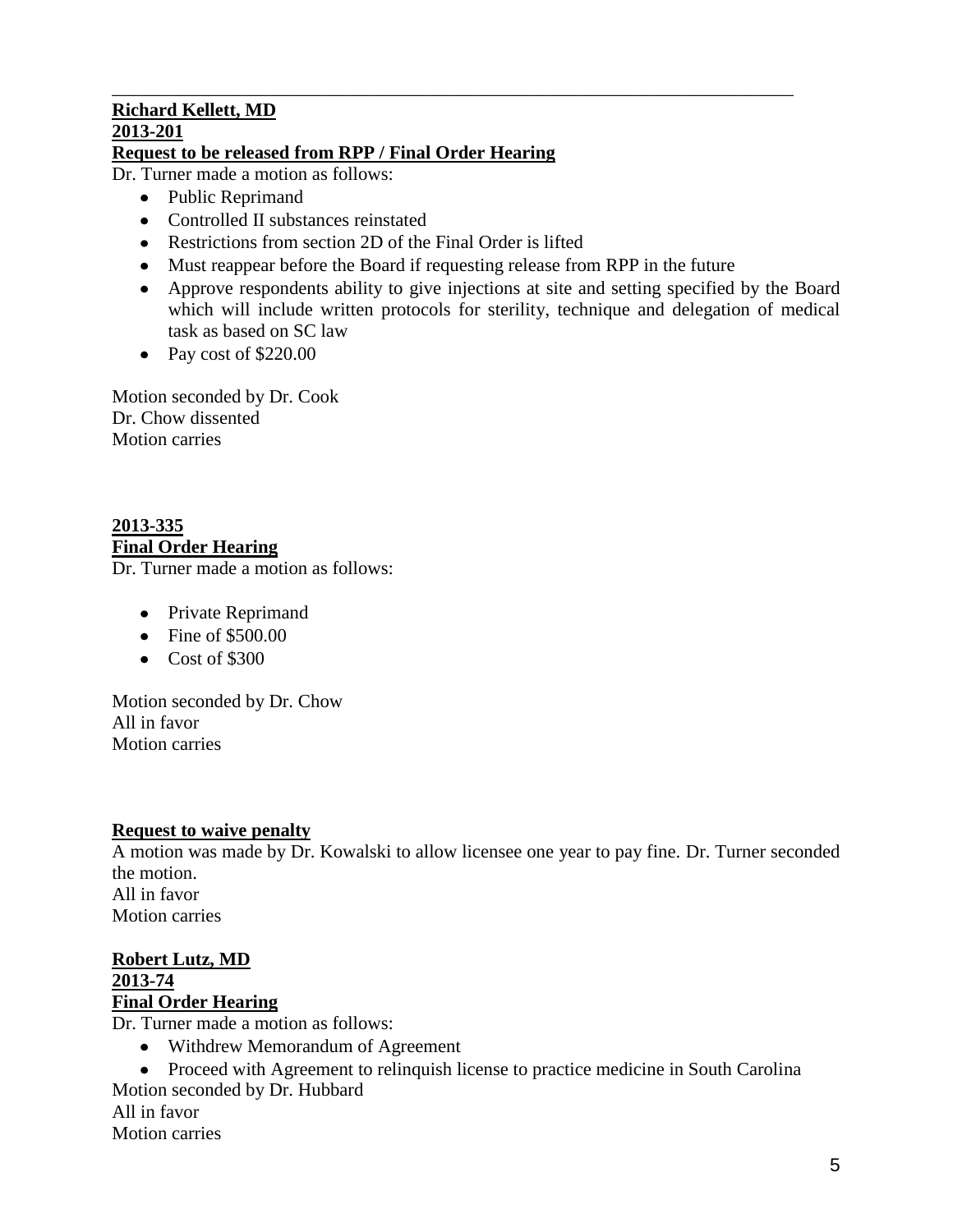### \_\_\_\_\_\_\_\_\_\_\_\_\_\_\_\_\_\_\_\_\_\_\_\_\_\_\_\_\_\_\_\_\_\_\_\_\_\_\_\_\_\_\_\_\_\_\_\_\_\_\_\_\_\_\_\_\_\_\_\_\_\_\_\_\_\_\_\_\_\_\_\_\_ **A motion was made by Dr. Welsh and seconded by Dr. Hubbard to adjourn at 8:30 pm**

### **Reconvened at 8:30 am Tuesday November 4, 2014**

### **OIE REPORT**

Althea Myers, chief investigator for Office of Investigations presented the Investigative Review Committee's Report along with the statistical report

### **Dismissals**

80 Cases were presented for dismissal. Case 2014-45 was denied for further evaluation and consideration by the Investigative Review Committee. Dr. Hubbard moved to accept the 79 cases for dismissal. Dr. Welsh seconded the motion and the Board unanimously approved the recommendations for dismissal.

### **Formal Complaints**

10 Cases were presented for formal complaint and Dr. Saad moved to accept the recommendations. Dr. Cook seconded the motion and the Board unanimously approved the recommendations.

### **Letters of Caution**

27 Cases were presented for a letter of caution. A motion was made by Dr. Saad to approve the letters of caution minus case numbers 2014-33, 2014-65, 2014-134 and 2014-265 which are rejected and returned to the Investigative Review Committee for possible formal complaint. Dr. Hubbard seconded the motion and the Board unanimously approved the recommendations.

# **SOUTH CAROLINA BOARD OF PHARMACY/PHYSICIAN COMPOUNDING**

Addison Livingston, Chairman for the SC Board of Pharmacy spoke to the Medical Board about Physician Compounding. He stated this was an issue that arose out of the Healthcare Collaborative Committee and has concerns about compounding being an advantageous practice for physicians. Companies are offering incentives to the physicians to make and dispense their compounds in possible non-sterile environments. He stated physicians were offered electronic tablets or ipads to direct prescriptions to a particular pharmacy and that act is a violation of the SC Pharmacy Practice Act. The Medical Board took this under advisement at this time.

# **CPEP THE CENTER FOR PERSONALIZED EDUCATION FOR PHYSICIANS**

Beth Korinek, CEO of CPEP spoke about their personalized assessment procedures and evaluations of physicians who are under review from a board of hospital to provide more in depth information to make decisions about privileging and to help put together remedial processes to get those physicians back up to the community standards. The Board took this under advisement.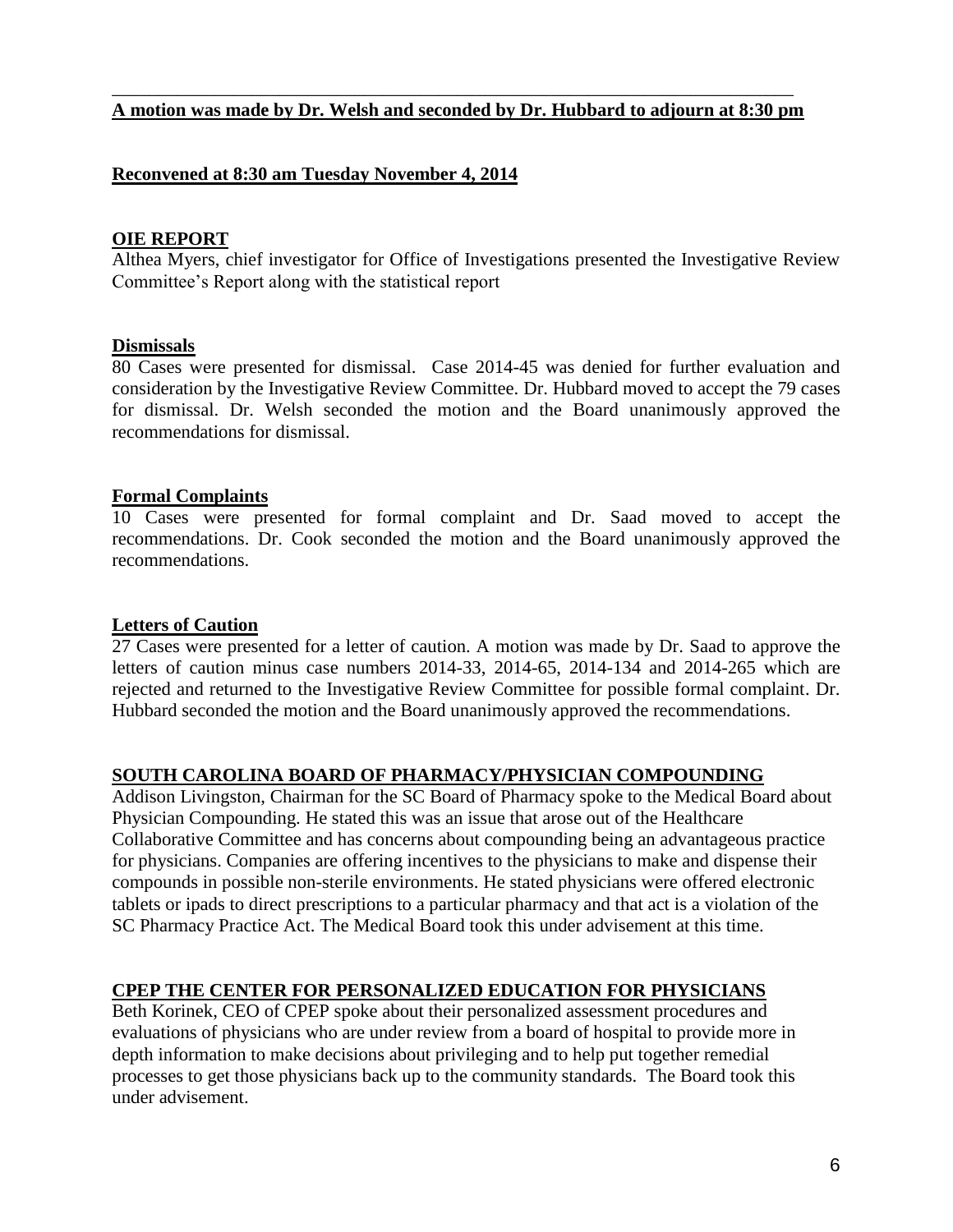### **LEGISLATIVE UPDATE**

Holly Beeson, Attorney with the Office of Communications and Government Affairs with LLR updated the Board on legislative matters that could impact the Medical community. She discussed a draft of regulation that she encouraged the Board to consider concerning the determination of what happens with patient medical records in the event that a licensee becomes incapacitated, disappears, or dies. The LLR Office of Advice Counsel will draft the proposed regulation.

\_\_\_\_\_\_\_\_\_\_\_\_\_\_\_\_\_\_\_\_\_\_\_\_\_\_\_\_\_\_\_\_\_\_\_\_\_\_\_\_\_\_\_\_\_\_\_\_\_\_\_\_\_\_\_\_\_\_\_\_\_\_\_\_\_\_\_\_\_\_\_\_\_

Mrs. Beeson also discussed that DHEC is in the process of promulgating a regulation that may have little impact on the Medical Board but wanted to make the members aware of it. She stated that DHEC intends to revise their regulations that pertain to ambulatory surgical centers. She stated that the only place she sees that concerns the Medical Board is change that allows physician assistants to perform examination of patients prior to this surgery. Mrs. Beeson also mentioned the Medical Marijuana Study Committee and their efforts to have meetings in the upcoming months. She stated the dates of the meetings were November  $13<sup>th</sup>$  in Greenville and December  $4<sup>th</sup>$  in Florence if the Medical Board was interested in attending any of those meeting.

### **William Cloud, MD Applicant for licensure**

A motion was made by Dr. Turner to allow applicant to proceed with licensure. Motion was seconded by Dr. Hubbard. All in favor Motion carries

#### **Susan Palac, MD Applicant for licensure**

A motion was made by Dr. Hubbard to allow applicant to proceed with licensure. Motion was seconded by Dr. Turner. All in favor

Motion carries

### **Gary Cianci, MD Applicant for licensure**

A motion was made by Dr. Saad to allow applicant to proceed with licensure. Motion was seconded by Dr. Welsh.

All in favor Motion carries

# **Maria Banico, MD Applicant for licensure**

Applicant withdrew application for licensure in South Carolina.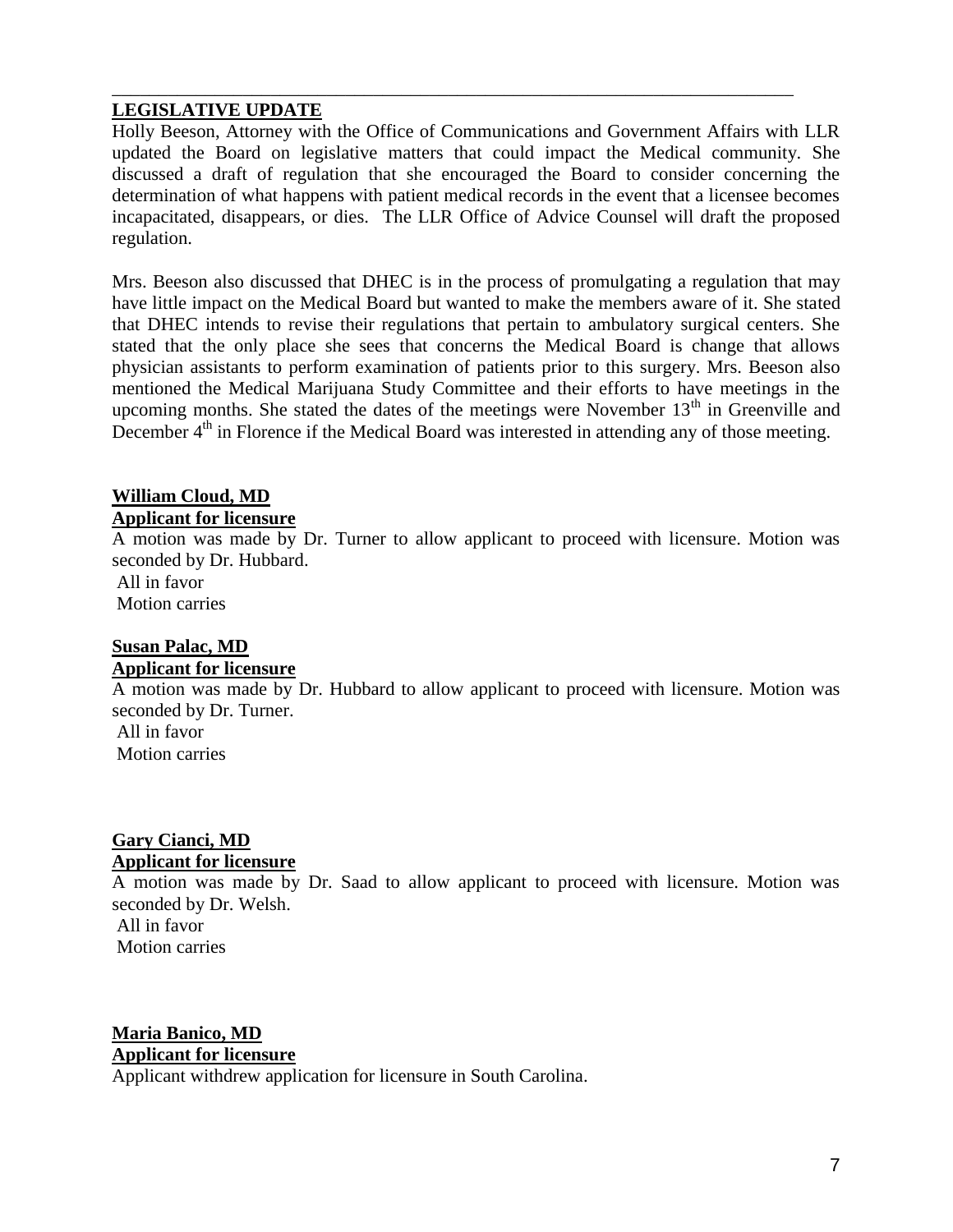# **Sanjay Gandhi, MD Applicant for licensure**

Applicant was a no show for applicant hearing. A motion was made by Dr. Hubbard to close the application and seconded by Dr. Chow.

All in favor

Motion carries

# **RESPIRATORY CARE PRACTITIONERS COMMITTEE RECOMMENDATIONS**

\_\_\_\_\_\_\_\_\_\_\_\_\_\_\_\_\_\_\_\_\_\_\_\_\_\_\_\_\_\_\_\_\_\_\_\_\_\_\_\_\_\_\_\_\_\_\_\_\_\_\_\_\_\_\_\_\_\_\_\_\_\_\_\_\_\_\_\_\_\_\_\_\_

After considering the recommendations, additions, deletions and corrections, a motion was made by Dr. Welsh and seconded by Dr. Cook to approve the recommendations of the October 17, 2014 meeting. All in favor. Motion carries.

Dr. Cook made a motion to approve Dr. Polietti, Dr. Nassif and Dr. Williams to be appointed to the RCP Committee. Motion was seconded by Dr. Kowalski. Dr. Hubbard abstained. Motion carries.

# **PHYSICIAN ASSISTANTS ADVISORY COMMITTEE RECOMMENDATIONS**

Dr. Gardner presented recommendations from the October 10, 2014 Physician Assistants Advisory Committee meeting for the Board's review. After considering the recommendations, additions, deletions and corrections, Dr. Kowalski moved to accept and Dr. Cook seconded the motion to approve the recommendations. All in favor. Motion carries.

# **Wajdi Dbouk, MD 2014-64 Final Order Hearing**

Dr. Turner made a motion as follows:

- Public Reprimand
- Prescribing course approved by the Board
- No Controlled II narcotic prescribing for two years but may reapply after one year to be reinstated
- Must register and utilize the Prescription Monitoring Program
- Pay cost of  $$100.00$
- No dispensing of medication from the office

Motion seconded by Dr. Chow All in favor Motion carries

# **Kent McGinley, MD Request to Modify Final Order**

Dr. Cook made a motion to deny the request to modify the public order to a private order. Motion seconded by Dr. Hubbard.

All in favor Motion carries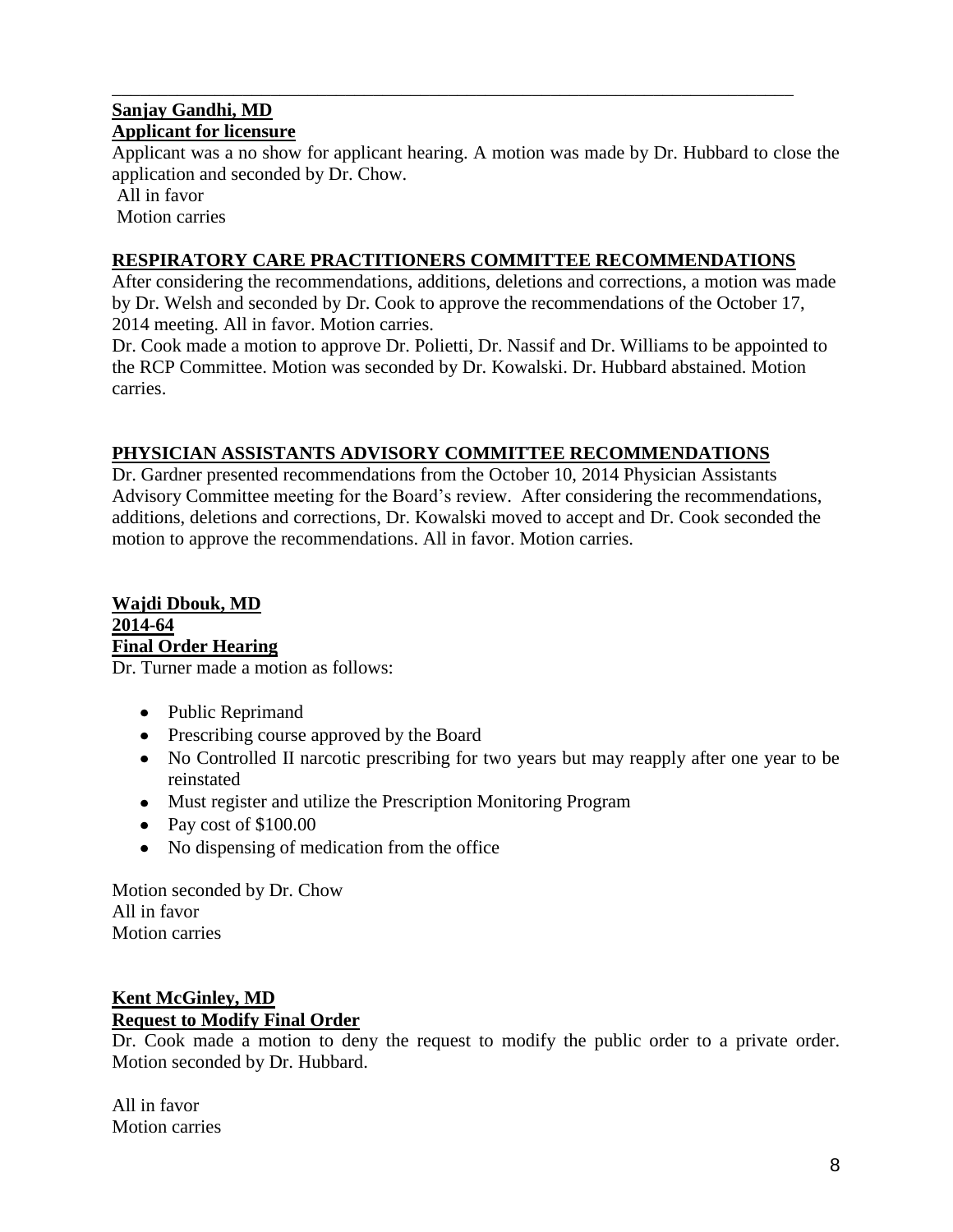# **2011-71**

# **Request to be released from terms and conditions of Final Order**

Dr. Turner made a motion to deny request to be released from Final Order. Motion seconded by Dr. Hubbard.

\_\_\_\_\_\_\_\_\_\_\_\_\_\_\_\_\_\_\_\_\_\_\_\_\_\_\_\_\_\_\_\_\_\_\_\_\_\_\_\_\_\_\_\_\_\_\_\_\_\_\_\_\_\_\_\_\_\_\_\_\_\_\_\_\_\_\_\_\_\_\_\_\_

All in favor Motion carries

### **Cornelius Alston, MD Request to be released from RPP**

Dr. Chow made a motion to deny release from RPP and is requiring enrollment in the Senior RPP program for the duration of licensee's practice of medicine. Motion seconded by Dr. Kowalski.

All in favor Motion carries

# **Thomas Hawkey, DO**

# **Request for modification of Final Order**

Dr. Kowalski made a motion that identifys condition number four in the order dated February 28, 2012 has been satisfied and all other conditions remain in effect. Motion seconded by Dr. Hubbard.

All in favor Motion carries

# **Phillip Tolman, PA**

# **Request to be released from Terms and Conditions**

Dr. Welsh made a motion that the Board recognizes respondent has paid the fine, completed the boundary course and submitted quarterly reports as requested. Remove respondent from site specific terms.

All in favor Motion carries

# **REQUEST FOR EXEMPTION FROM THE 45 MILE RULE**

Dr. Benjamin Cameransi appeared before the Board to request an exemption to the 45 mile rule under Dr. Cameransi's supervision for Karen Casey, MSN, ANP-BC. Ms Casey is allowed to perform new patient intake visits and routine follow-ups per stated scope of practice which includes safety parameters of scripts and drug screening. Ms Casey would not be allowed to perform any injections except under the direct supervision of Dr. Cameransi whom would be on site for that injection. A motion was made by Dr. Kowalski and seconded by Dr. Welsh to allow for this exemption. The Board unanimously approved the exemption.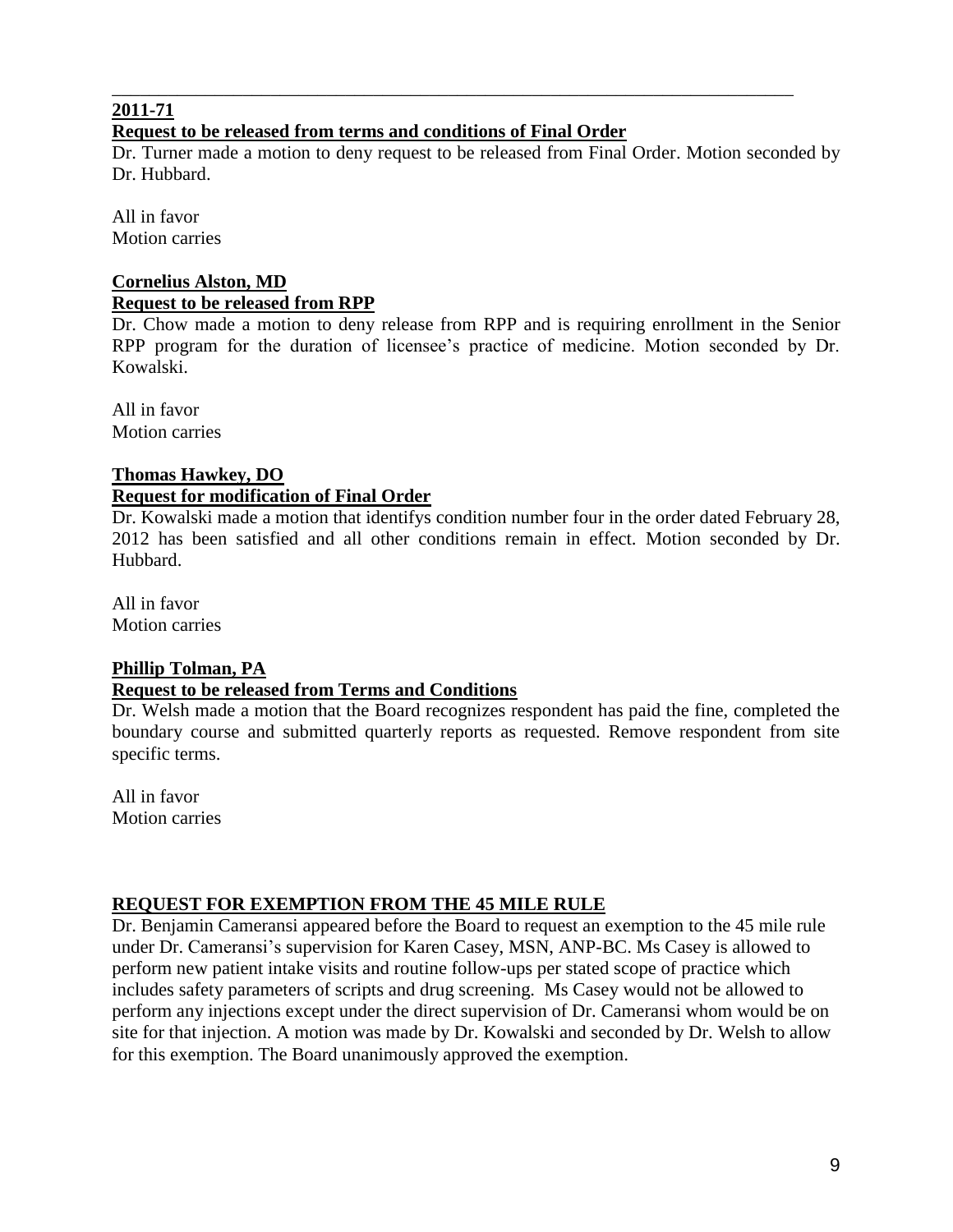### \_\_\_\_\_\_\_\_\_\_\_\_\_\_\_\_\_\_\_\_\_\_\_\_\_\_\_\_\_\_\_\_\_\_\_\_\_\_\_\_\_\_\_\_\_\_\_\_\_\_\_\_\_\_\_\_\_\_\_\_\_\_\_\_\_\_\_\_\_\_\_\_\_ **2013-342 Final Order Hearing**

Dr. Turner made a motion as follows:

- Private Reprimand
- Prescription writing course approved by the Board
- $\bullet$  Cost of \$250.00

Motion seconded by Dr. Welsh All in favor Motion carries

### **Ralph Cozart, MD 2011-246 Final Order Hearing**

A motion was made by Dr. Kowalski to accept the panel report for dismissal. Motion was seconded by Dr. Hubbard.

Dr. Welsh recused himself from hearing All others in favor Motion carries

# **A motion was made by Dr. Welsh and seconded by Dr. Kowalski to adjourn at 6:10 pm**

### **Reconvened at 8:30 am Wednesday August 6, 2014**

### **ANESTHESIOLOGIST ASSISTANT RECOMMENDATIONS**

After considering the recommendations, additions, deletions and corrections a motion was made by Dr. Turner and seconded by Dr. Hubbard to approve the recommendations of the AA applicants. All in favor Motion carries

# **PRESIDENT AND ADMINSTRATOR REPORT**

1. Dr. Gardner discussed the Governors Prescription Drug Abuse Prevention Task Force. He stated the Task Force has created Joint Revised Pain Management Guidelines approved by the Medical, Dental and Nursing Boards that represent a policy for the prevention of prescription drug abuse. After considering recommendations, additions, deletions and corrections, a motion was made by Dr. Saad to approve the Joint Revised Pain Management Guidelines. Motion was seconded by Dr. Hubbard in favor. Motion carries. A motion was made by Dr. Gardner to encourage DHEC to pursue resources to allow for physician report cards to better alert physicians and change behavior in a